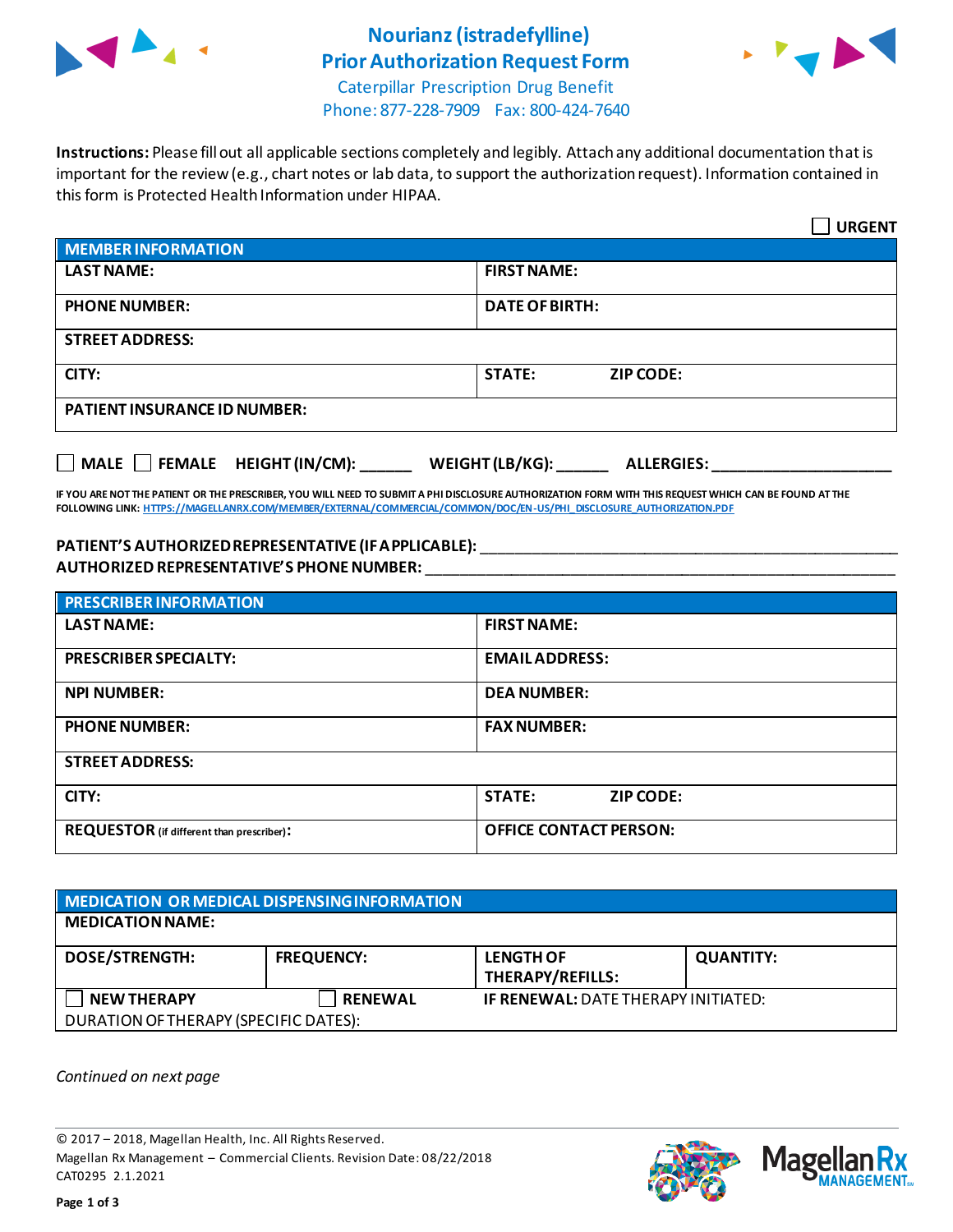

# **Nourianz (istradefylline) Prior Authorization Request Form**



Caterpillar Prescription Drug Benefit Phone: 877-228-7909 Fax: 800-424-7640

| MEMBER'S LAST NAME: THE STATE OF THE STATE OF THE STATE OF THE STATE OF THE STATE OF THE STATE OF THE STATE OF                                                                                                                                                                                                                                                                                                                                            | <b>MEMBER'S FIRST NAME:</b>                                                                              |                                           |  |  |
|-----------------------------------------------------------------------------------------------------------------------------------------------------------------------------------------------------------------------------------------------------------------------------------------------------------------------------------------------------------------------------------------------------------------------------------------------------------|----------------------------------------------------------------------------------------------------------|-------------------------------------------|--|--|
|                                                                                                                                                                                                                                                                                                                                                                                                                                                           | 1. HAS THE PATIENT TRIED ANY OTHER MEDICATIONS FOR THIS CONDITION?                                       | <b>NO</b><br>YES (if yes, complete below) |  |  |
| <b>MEDICATION/THERAPY (SPECIFY</b>                                                                                                                                                                                                                                                                                                                                                                                                                        | <b>DURATION OF THERAPY (SPECIFY</b>                                                                      | <b>RESPONSE/REASON FOR</b>                |  |  |
| DRUG NAME AND DOSAGE):                                                                                                                                                                                                                                                                                                                                                                                                                                    | DATES):                                                                                                  | <b>FAILURE/ALLERGY:</b>                   |  |  |
|                                                                                                                                                                                                                                                                                                                                                                                                                                                           |                                                                                                          |                                           |  |  |
|                                                                                                                                                                                                                                                                                                                                                                                                                                                           |                                                                                                          | $ICD-10$ :                                |  |  |
| <b>2. LIST DIAGNOSES:</b><br>□ Parkinson's Disease                                                                                                                                                                                                                                                                                                                                                                                                        |                                                                                                          |                                           |  |  |
| □ Other diagnosis:<br>ICD-10                                                                                                                                                                                                                                                                                                                                                                                                                              |                                                                                                          |                                           |  |  |
| PRIOR AUTHORIZATION.                                                                                                                                                                                                                                                                                                                                                                                                                                      | 3. REQUIRED CLINICAL INFORMATION: PLEASE PROVIDE ALL RELEVANT CLINICAL INFORMATION TO SUPPORT A          |                                           |  |  |
| <b>Clinical Information:</b>                                                                                                                                                                                                                                                                                                                                                                                                                              |                                                                                                          |                                           |  |  |
|                                                                                                                                                                                                                                                                                                                                                                                                                                                           | Does the patient have a confirmed diagnosis of Parkinson's Disease? DYes DNo Please submit documentation |                                           |  |  |
| Does the patient have bilteral involvement when in the OFF state? $\Box$ Yes $\Box$ No                                                                                                                                                                                                                                                                                                                                                                    |                                                                                                          |                                           |  |  |
| Is the patient wheelchair bound? $\Box$ Yes $\Box$ No                                                                                                                                                                                                                                                                                                                                                                                                     |                                                                                                          |                                           |  |  |
| Is the patient experiencing, on average, at least 2 hours of daily OFF time per waking day, not including early<br>morning OFF time? DYes D No                                                                                                                                                                                                                                                                                                            |                                                                                                          |                                           |  |  |
| Has the patient been treated with levodopa/carbidopa for at least the past 1 year? $\Box$ Yes $\Box$ No                                                                                                                                                                                                                                                                                                                                                   |                                                                                                          |                                           |  |  |
| Will the patient be continuing on levodopa therapy? $\Box$ Yes $\Box$ No                                                                                                                                                                                                                                                                                                                                                                                  |                                                                                                          |                                           |  |  |
| Has the patient previously received any neurosurgical procedure for Parkinson's disease? $\Box$ Yes $\Box$ No                                                                                                                                                                                                                                                                                                                                             |                                                                                                          |                                           |  |  |
| Is the medication being prescribed by, or in consultation with, a neurologist? $\Box$ Yes $\Box$ No                                                                                                                                                                                                                                                                                                                                                       |                                                                                                          |                                           |  |  |
| Has the patient had prior use of Ongentys (opicapone)? $\Box$ Yes $\Box$ No                                                                                                                                                                                                                                                                                                                                                                               |                                                                                                          |                                           |  |  |
| Has the patient had prior use of Inbrija (levodopa inhalation)? $\Box$ Yes $\Box$ No                                                                                                                                                                                                                                                                                                                                                                      |                                                                                                          |                                           |  |  |
| If patient has not had prior use of Inbrija, do they have one of the below contraindications?<br>Please check one of the following:<br>$\Box$ Patient is age 20-29 years<br>□ Patient's Parkinson's disease is SEVERE during "ON" periods<br>$\Box$ Patient is NOT fully independent in activities of daily living during "ON" periods<br>$\Box$ Patient has been treated for asthma, COPD or another CHRONIC respiratory disease within the past 5 years |                                                                                                          |                                           |  |  |
| Are there any other comments, diagnoses, symptoms, medications tried or failed, and/or any other information the<br>physician feels is important to this review?                                                                                                                                                                                                                                                                                          |                                                                                                          |                                           |  |  |
|                                                                                                                                                                                                                                                                                                                                                                                                                                                           |                                                                                                          |                                           |  |  |